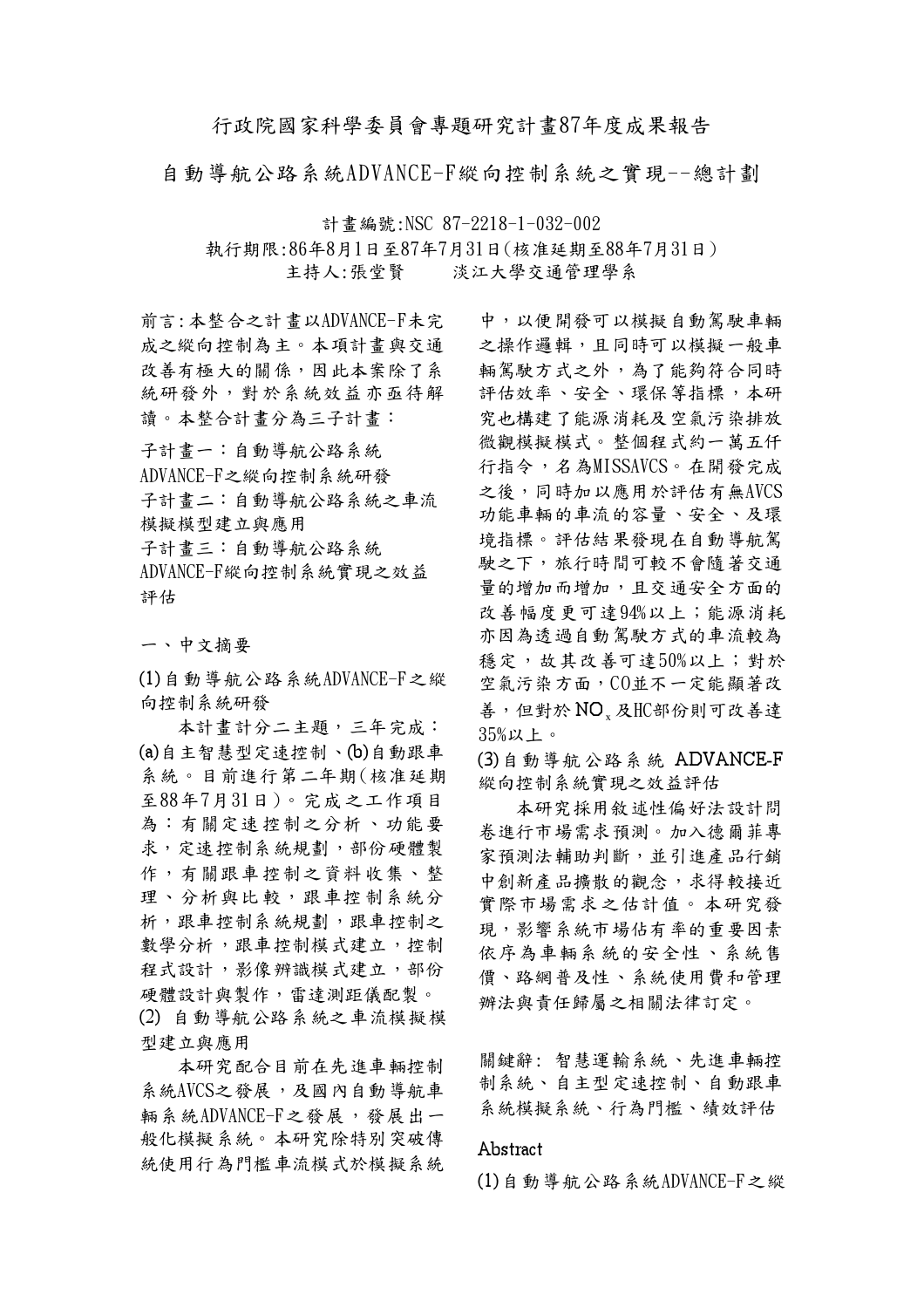向控制系統研發

This project will be accomplished with two issues: (a) Autonomous Intelligent Cruise Control (AICC) and (b) Autonomous Car Following System (ACFS) • At present, we have finished: Cruise control analysis, its function requirement, partial hardware handmake; Car following analysis, automatic car following control plan and modeling. image processing system setup, radar system setup.

(2) 自動導航公路系統之車流模擬模 型建立與應用

In this research a generalized microscopic simulation system is developed. In the simulation system, the traffic flow model is constructed basing on the concept of Advanced Vehicle Control System (AVCS). The new carfollowing simulation technique  $is$ created using behavioral threshold concept for manual driving and automatic driving. Furthermore,  $\mathbf{a}$ module for simulating the energy consumption, air pollution emission and safety assessment is built in the simulation program linked with the driving procedure microscopically. The simulation result illustrates the improvement degree of AVCS function on the traffic capacity and safety significantly. About the energy consumption, it can be improved more than 50%; about air pollution emission, it can be improved for more than 30%.

(3) 自動導航公路系統 ADVANCE-F 縱向控制系統實現之效益評估

This study adopts the stated preference method and the Delphi method to predict ADVANCE-F market share. The factors that will affect the market share are system safety, price, network completion, usage fee, management, and legislation issues. The main forcus of this study is to analyse the market potential of the system, the positive analysis of the benefit/cost of the implementation of the system will

also be conducted.

Keywords: Intelligent Transport Systems, Advanced Vehicle Control System, Autonomous Intelligent Cruise Control, Autonomous Car Following System, Behavioral Simulation System (MISSAVCS), Performance Evaluation.

## 二、緣由與目的

近年美、日及歐洲各先進國家致 力於高科技在交通運輸領域之發展與 應用,其目的在於結合電腦、控制與 通訊等相關先進科技,提升運輸系統 之生產力和安全性,並降低運輸系統 造成之環境衝擊。此一研發領域一般 稱為「智慧運輸系統」(Intelligent Transportation System, ITS)。其含蓋範 圍大致為:先進車輛控制系統  $(AVCS)$ 、先進交通管理系統 $(ATMS)$ 、 先進旅行者資訊系統(ATIS)、先進大 眾運輸系統(APTS)、先進商車營運系 統(CVO)、及先進郊外運輸系統 (ARTS)。為解決台灣交通普遍存在的 道路交通擁擠、交通事故頻繁及行車 秩序欠佳等問題,台灣是需要ITS。 本 案 即 為 AVCS(Automatic Vehicle Control Systems)之研發,系統名為自 動導航公路系統 ADVANCE-F (Advanced Drive Vehicle/ Automatic Navigation Control Enroute System-Formosa)。整體而言,實現AVCS的好 處將有: (1) 增加公路容量、(2)土 地有效利用、(3) 减少交通擁塞、(4) 節約能源消耗、(5)降低空氣污染、 (6)維護行車秩序、(7)減少車輛肇 事、(8)增加生產能力、(9)提昇國 民生活品質及國家形像。

## 三、內容

 $(1)$ 自動導航公路系統ADVANCE-F之縱 向控制系統研發

自動導航公路系統 ADVANCE-F於 本階段研究開發為縱向控制系統,分 二主題,三年完成:(1)自主智慧型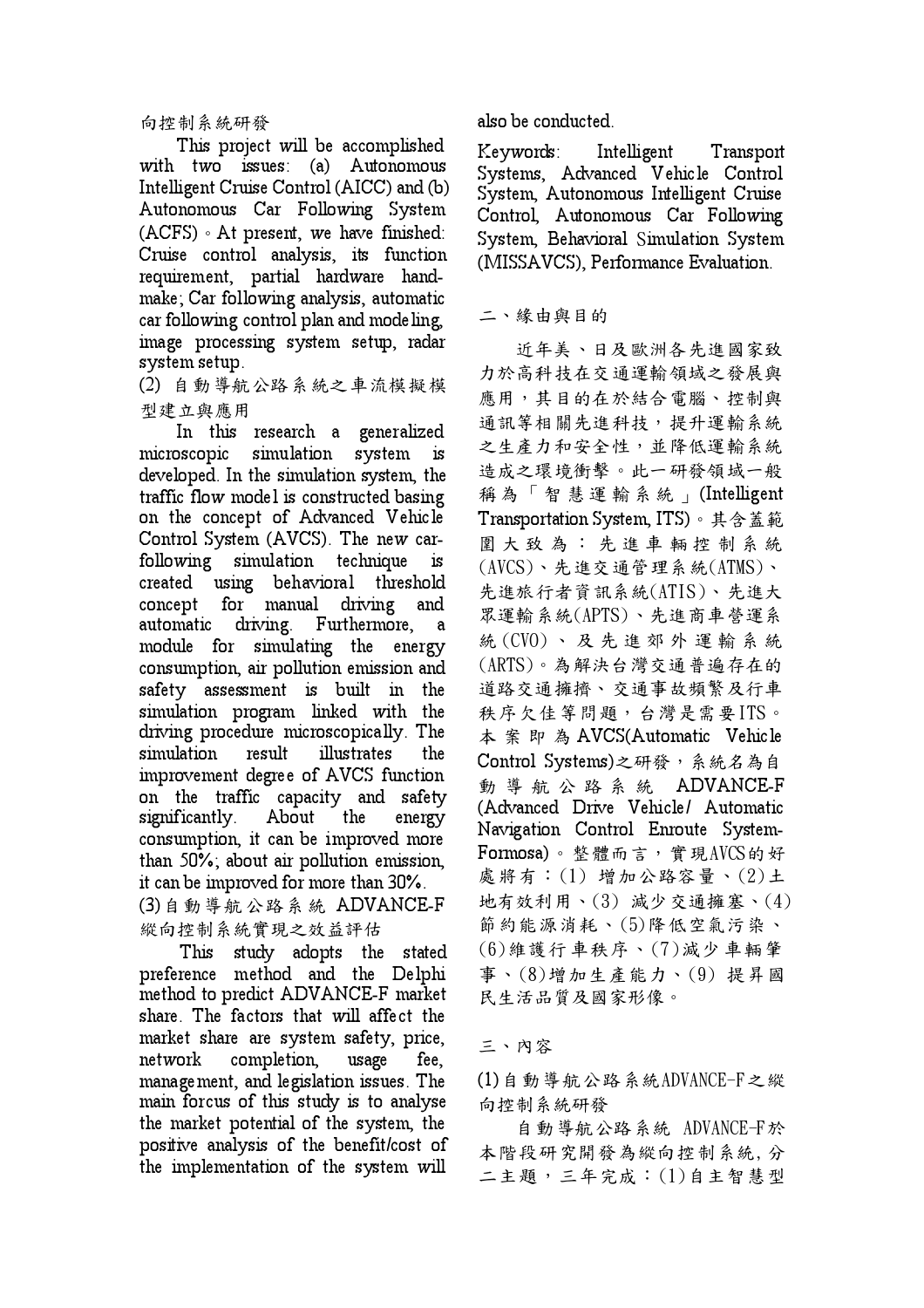定速控制、(2)自動跟車系統。自主 智慧型定速控制係利用車速感測技術 偵測目前車速,再利用微電腦控制車 輛之加速、減速裝置(包括自動煞車 裝置),使任何狀況車輛保持在先前 設定的恆等車速,而且在低速時一樣 適用。應用技術有車速感測技術、加 /減速或節氣門控制技術、微電腦煞 車控制技術。自主智慧型跟車系統之 系統概念為利用雷達感測技術偵測前 車速度及間距,輔以影像辨識技術識 別前方障礙物體,再透過微電腦做適 當地演算, 配合前項自主智慧型定速 裝置,使車輛控制在安全最適當的速 度及間距。所應用之技術有瞬間測距 測速技術、影像處理與影像辨識技 術、定速及適應性調速控制技術。

(2) 自動導航公路系統之車流模擬模 型建立與應用

本研究除建立一般駕駛下的車流 模擬程式之外,尚建立自動駕駛之模 擬模式,並且針對此兩者輸出其效 率、安全與環保績效。自動駕駛車輛 的績效必須由自動駕駛車輛的行車控 制來探討。其主要分成兩大部分:一 是側向控制,主要處理導向問題,控 制車輛正確的行進方向與軌跡;另一 是縱向控制,主要係負責週邊事務偵 測,防止追撞及決定車速,保持安全 之車間距。本研究依據目前各國在先 進車輛控制技術的研究成果,針對影 響車流績效較大的縱向控制進行研 究,分析其在行車安全、行車效率、 環境保護等方面的績效,由此擬定評 估績效指標。本研究發展了一組一般 化的車流模擬模式MISSSAVCS,可用 以評估自動駕駛與一般車輛所構成的 車流在效率、安全與環保等方面的績 效。透過應用此一模擬系統,可以評 估不同車流狀況下,有無自動駕駛的 車流績效,更可進一步擴充做為其它 模擬應用。本研究以縱向控制觀點出 發,分別就有AVCS功能之自動跟車駕 駛車輛及一般車探討其所構成車流之

容量、平均撞車可能時間、耗油、空 污排放量等,以下即為本研究之結論: (a)在容量方面,自動駕駛車輛車流 容量目前模擬之結果為於3000 vphpl,而一般車輛車流之容量則大 約為2000vphpl;而在速度方面,自 動駕駛之下車輛的行駛速率大致都能 維持在接近期望速率,而一般車輛之 行駛速率則明顯隨密度之增加而減 少,此與一般理論接近。故本文另外 之重要發展則在以發展評估安全及環 保的模擬模式。(b)在安全性方面, 在全長2000公尺的模擬路段中,自動 駕駛車的平均撞車可能時間低於0.25 秒,而一般車輛約為0.8秒至7.2秒, 自動駕駛車的改善程度為94%至  $100\%$ 。 $(c)$ 在耗油方面,自動駕駛車 所構成的車流耗油大致維持穩定,而 一般車輛所構成之車流則有隨著流量 增加而增加之趨勢,綜合而言,自動 駕駛車對耗油的改善幅度大約為50% 至75%, 成果相當顯著。(d)在空污方 面,自動駕駛車所構成之車流在CO及 HC方面, 並沒有呈現絕對正面的改 善,而NOX的改善幅度則約為35%至  $60\%$ 

(3) 自動導航公路系統 ADVANCE-F 縱向控制系統實現之效益評估

本研究主要利用敘述性偏好法 (SP)設計相關問項,並結合達爾菲 法提高預測的可信度。在市場需求分 析方面,主要針對由現有小汽車駕駛 者可能轉移至自動導航公路系統部份 進行調查,調查內容包括下列四大部 分:(1)駕駛行為特性、(2)對自動導 航公路系統之態度、(3)對自動導航 公路系統之接受度、(4)社經特性 等。經以大台北都會區為調查範圍, 並考量抽樣的便利性、有效性、和安 全性,選擇各大停車場和路邊停車格 位為實施地點。調查結果:性別和教 育程度並不影響受訪者對系統選擇偏 好,但女性受訪者選擇系統的比例高 於男性。此外,有高達六成八的受訪